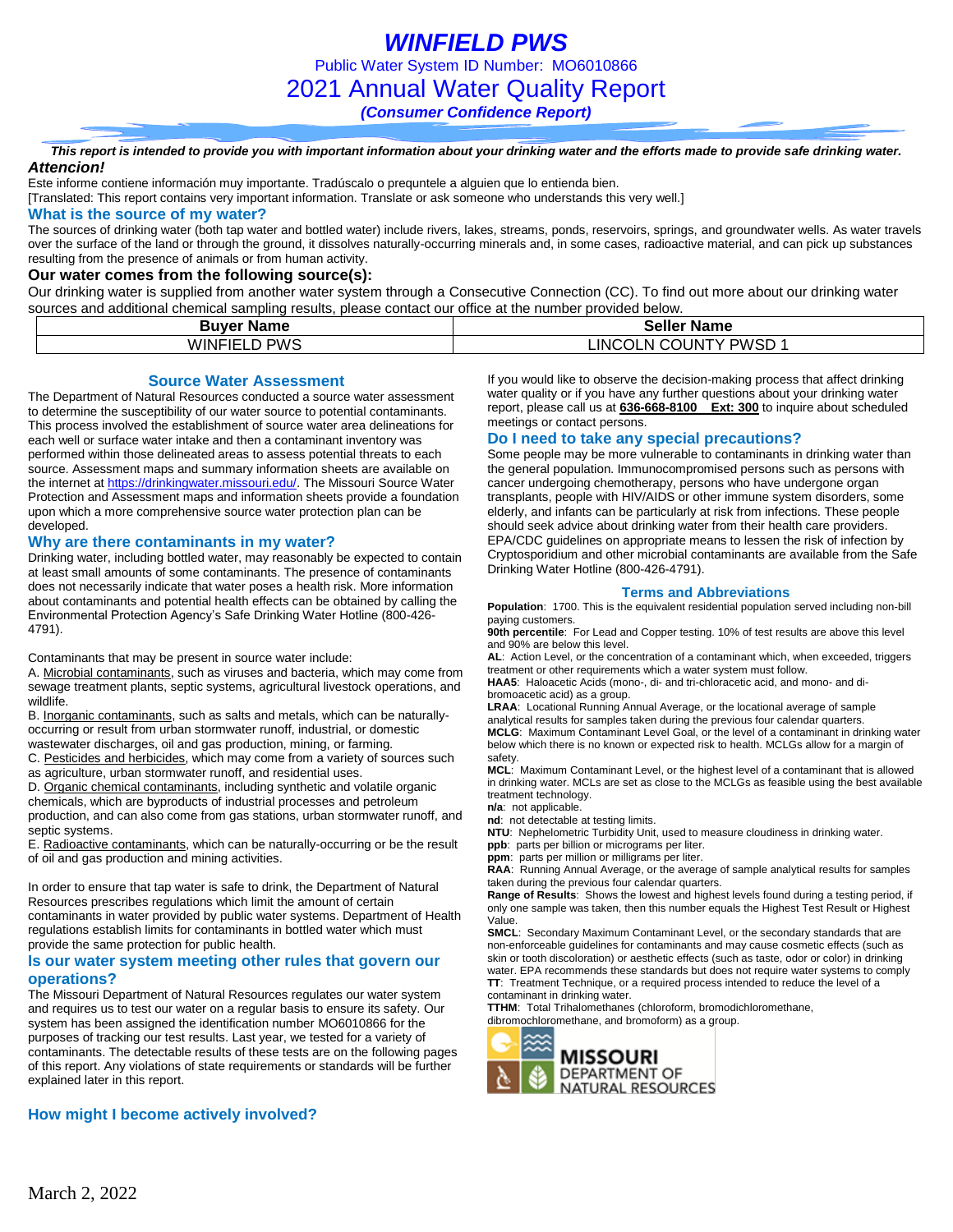# *WINFIELD PWS*

Public Water System ID Number: MO6010866

2021 Annual Water Quality Report

*(Consumer Confidence Report)*

## *Contaminants Report*

WINFIELD PWS will provide a printed hard copy of the CCR upon request. To request a copy of this report to be mailed, please call us at **636-668-8100 Ext: 300***.* The CCR can also be found on the internet at www.dnr.mo.gov/ccr/MO6010866.pdf.

*The state has reduced monitoring requirements for certain contaminants to less often than once per year because the concentrations of these contaminants are not expected to vary significantly from year to year. Records with a sample year more than one year old are still considered representative. No data older than 5*  years need be included. If more than one sample is collected during the monitoring period, the Range of Sampled Results will show the lowest and highest tested *results. The Highest Test Result, Highest LRAA, or Highest Value must be below the maximum contaminant level (MCL) or the contaminant has exceeded the level of health based standards and a violation is issued to the water system.* 

## *Regulated Contaminants*

| <b>Disinfection</b><br><b>Byproducts</b> | <b>Sample Point</b> | Monitorina<br>Period | <b>Highest</b><br>LRAA | <b>Range of Sampled</b><br><b>Result(s)</b><br>(low – high) | Unit | <b>MCL</b> | <b>MCLG</b> | <b>Typical Source</b>                    |
|------------------------------------------|---------------------|----------------------|------------------------|-------------------------------------------------------------|------|------------|-------------|------------------------------------------|
| <b>TTHM</b>                              | DBPDUAL-01          | 2021                 |                        | $1.17 - 1.17$                                               | ppb  | 80         |             | Byproduct of drinking water disinfection |

| Lead and<br><b>Copper</b> | <b>Date</b> | 90th Percentile: 90%<br>of your water utility<br>levels were less than | <b>Range of Sampled</b><br><b>Results</b><br>$(low - high)$ | <b>Unit</b> | <b>AL</b> | <b>Sites</b><br><b>Over AL</b> | <b>Typical Source</b>                   |
|---------------------------|-------------|------------------------------------------------------------------------|-------------------------------------------------------------|-------------|-----------|--------------------------------|-----------------------------------------|
| COPPER                    | 2017 - 2019 | 0.12                                                                   | $0.012 - 0.356$                                             | ppm         | 1.3       |                                | Corrosion of household plumbing systems |
| LEAD.                     | 2017 - 2019 | l.15                                                                   | $0 - 10.9$                                                  | ppb         | 15        |                                | Corrosion of household plumbing systems |

### *Violations and Health Effects Information*

During the 2021 calendar year, we had the below noted violation(s) of drinking water regulations.

| - -- -<br>Period<br>этона.                                                      | alvtı<br><b>ALLOY</b> | Гvɒ€ |  |  |  |  |
|---------------------------------------------------------------------------------|-----------------------|------|--|--|--|--|
| : Year of 2021<br>ı the<br>. Calendar<br>Occurred in '<br>N0<br>blations<br>Vic |                       |      |  |  |  |  |

### **Special Lead and Copper Notice:**

If present, elevated levels of lead can cause serious health problems, especially for pregnant women and young children. Lead in drinking water is primarily from materials and components associated with service lines and home plumbing. WINFIELD PWS is responsible for providing high quality drinking water, but cannot control the variety of materials used in plumbing components. When your water has been sitting for several hours, you can minimize the potential for lead exposure by flushing your tap for 30 seconds to 2 minutes before using water for drinking or cooking. If you are concerned about lead in your water, you may wish to have your water tested. Information on lead in drinking water, testing methods, and steps you can take to minimize exposure is available from the Safe Drinking Water Hotline (800-426-4791) or at [http://water.epa.gov/drink/info/lead/index.cfm.](http://water.epa.gov/drink/info/lead/index.cfm)

All contaminant sample results from past and present compliance monitoring are available online at the Missouri DNR Drinking Water Watch website at [www.dnr.mo.gov/DWW/.](http://www.dnr.mo.gov/DWW/) To see the Lead and Copper results, enter your water system's name in the box titled Water System Name, then select Find Water Systems at the bottom of the page. On the next screen, click on the Water System Number. At the top of the next page, under the Help column, click on Other Chemical Results by Analyte. Scroll down to Lead and click the blue Analyte Code (1030). A Sample Collection Date range may need to be entered. The Lead and Copper locations will be displayed under the heading Sample Comments. Scroll to find your location and click on the Sample No. for results. If you assisted the water system in taking a Lead and Copper sample but cannot find your location on the list, please contact WINFIELD PWS for your results.

| Date<br><b>Identified</b> | Facility               | Category<br>Code | <b>Category Description</b> |
|---------------------------|------------------------|------------------|-----------------------------|
| 12/29/2021                | WATER SYSTEM           | <b>RREC</b>      | All Records Kept            |
| 12/29/2021                | 50K GAL WINFIELD TOWER | <b>FOVF</b>      | <b>GEN Overflow</b>         |

| лезенег оспантаниз                      |                                  |                                            |                                                  |                                                                  |             |            |             |                                                                                                      |  |  |
|-----------------------------------------|----------------------------------|--------------------------------------------|--------------------------------------------------|------------------------------------------------------------------|-------------|------------|-------------|------------------------------------------------------------------------------------------------------|--|--|
| <b>Requlated</b><br><b>Contaminants</b> | <b>Collection</b><br><b>Date</b> | <b>Water System</b>                        | <b>Highest</b><br><b>Sample</b><br><b>Result</b> | Range of<br><b>Sampled</b><br><b>Result(s)</b><br>$(low - high)$ | <b>Unit</b> | <b>MCL</b> | <b>MCLG</b> | <b>Typical Source</b>                                                                                |  |  |
| <b>BARIUM</b>                           | 4/21/2021                        | <b>LINCOLN COUNTY</b><br>PWSD <sub>1</sub> | 0.0294                                           | $0.0114 -$<br>0.0294                                             | ppm         | 2          | 2           | Discharge of drilling wastes;<br>Discharge from metal refineries;<br>Erosion of natural deposits     |  |  |
| COMBINED RADIUM (-<br>226 & -228)       | 6/23/2021                        | LINCOLN COUNTY<br>PWSD <sub>1</sub>        | 3.8                                              | $2.9 - 3.8$                                                      | pCi/l       | 5          | 0           | Erosion of natural deposits                                                                          |  |  |
| <b>FLUORIDE</b>                         | 4/21/2021                        | LINCOLN COUNTY<br>PWSD <sub>1</sub>        | 2.56                                             | $1.78 - 2.56$                                                    | ppm         | 4          | 4           | Natural deposits; Water additive<br>which promotes strong teeth                                      |  |  |
| <b>GROSS ALPHA, EXCL.</b><br>RADON & U  | 1/26/2021                        | <b>LINCOLN COUNTY</b><br>PWSD <sub>1</sub> | 7.2                                              | 7.2                                                              | pCi/l       | 15         | $\Omega$    | Erosion of natural deposits                                                                          |  |  |
| NITRATE-NITRITE                         | 9/22/2021                        | <b>LINCOLN COUNTY</b><br>PWSD <sub>1</sub> | 0.032                                            | $0 - 0.032$                                                      | ppm         | 10         | 10          | Runoff from fertilizer use;<br>Leaching from septic tanks,<br>sewage; Erosion of natural<br>deposits |  |  |

### *Reseller Contaminants*